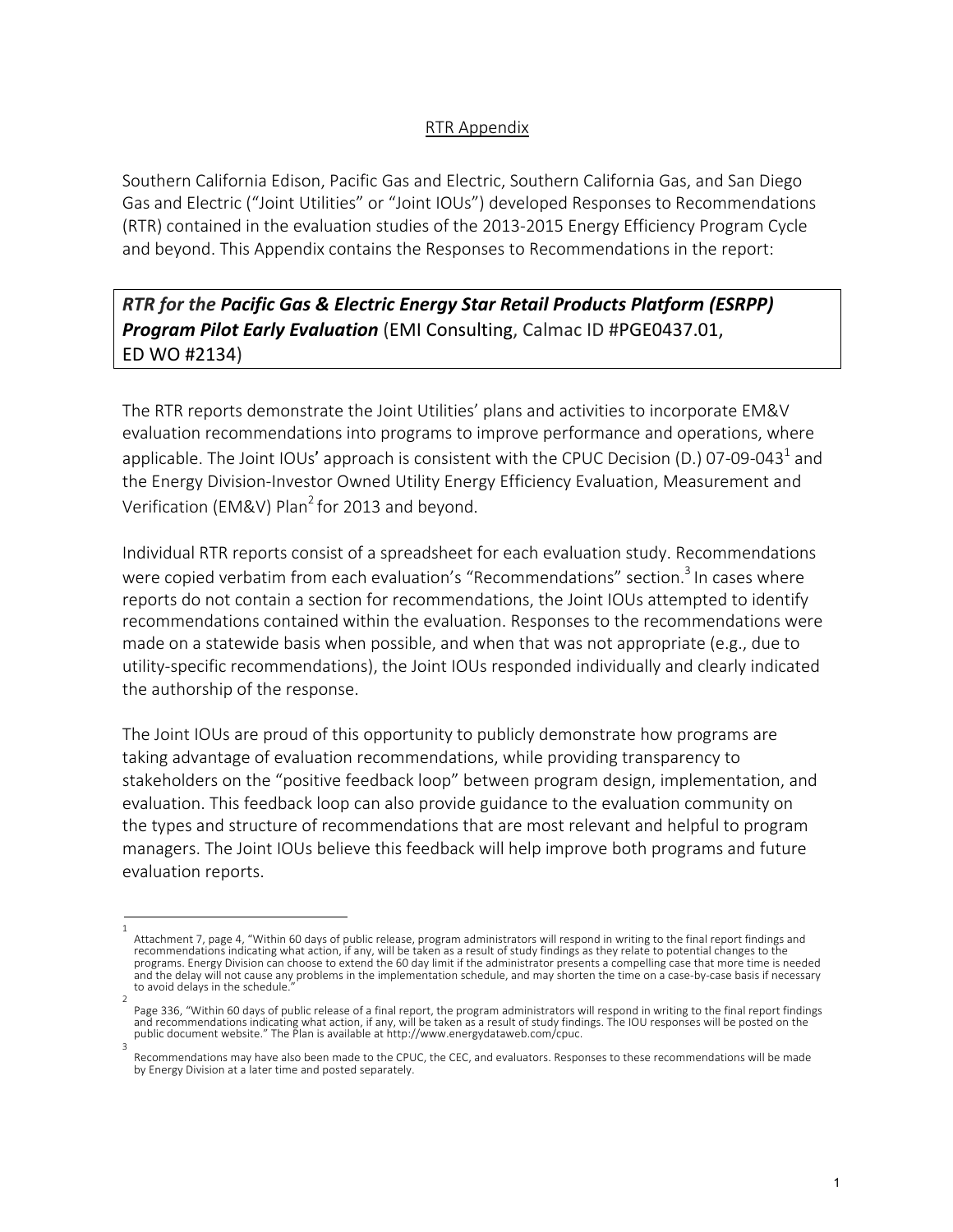## **Response to Recommendations (RTR) in Impact, Process, and Market Assessment Studies**

| <b>Study Title:</b> | Pacific Gas & Electric Energy Star Retail Products Platform (ESRPP) Program Pilot Early Evaluation |
|---------------------|----------------------------------------------------------------------------------------------------|
| Program:            | <b>ESRPP</b>                                                                                       |
| <b>Author:</b>      | <b>EMI Consulting</b>                                                                              |
| <b>Calmac ID:</b>   | PGE0437.01                                                                                         |
| ED WO:              | 2134                                                                                               |
| Link to Report:     | http://calmac.org/publications/EMI Consulting PGE ESRPP Eval Report.pdf                            |
| Link to Table:      | http://calmac.org/publications/EMI Consulting PGE ESRPP Eval Report Appendices.pdf                 |

## **Recipient Disposition Disposition Notes**

Examples: e specific program change, give reason for rejection, or indicate that it's under further review.

RPP Pilot will be ending in March 2020. PG&E encouryone planning to implement a program like ESRPP in are to consider adopting this recommendation.

RPP Pilot will be ending in March 2020. PG&E encouryone planning to implement a program like ESRPP in are to consider adopting this recommendation.

| Item# | Page # | <b>Findings</b>                                                                                                                                                                                                                                                                                                                                                                                                                | <b>Best Practice / Recommendations</b><br>(Verbatim from Final Report)                                                                                                                                                                                                                                                                                                                                                                                                                                                                                                                                                                                                                                                                                                                                                                 | Recommendation<br><b>Recipient</b>                         | <b>Disposition</b>                           |                                 |
|-------|--------|--------------------------------------------------------------------------------------------------------------------------------------------------------------------------------------------------------------------------------------------------------------------------------------------------------------------------------------------------------------------------------------------------------------------------------|----------------------------------------------------------------------------------------------------------------------------------------------------------------------------------------------------------------------------------------------------------------------------------------------------------------------------------------------------------------------------------------------------------------------------------------------------------------------------------------------------------------------------------------------------------------------------------------------------------------------------------------------------------------------------------------------------------------------------------------------------------------------------------------------------------------------------------------|------------------------------------------------------------|----------------------------------------------|---------------------------------|
|       |        |                                                                                                                                                                                                                                                                                                                                                                                                                                |                                                                                                                                                                                                                                                                                                                                                                                                                                                                                                                                                                                                                                                                                                                                                                                                                                        | If incorrect,<br>please indicate and<br>redirect in notes. | Choose:<br>Accepted, Re-<br>jected, or Other | Describe                        |
| 1.1   | 56     | The PG&E ESRPP Program Pilot has implemented<br>key activities necessary for the program to operate<br>effectively, but impacts vary by product category.<br>This reinforces the need for the program to have<br>product category-specific strategies and goals that<br>can be tracked and periodically reevaluated. It also<br>suggests that not all product categories may be suit-<br>able to include in the ESRPP program. | Continue to develop product category-specific strate-<br>gies and targets that are tailored to each product. Ad-<br>ditionally, for product categories where an increase in<br>market share is not the primary objective, make sure<br>that another objective has been identified and is clearly<br>documented. For instance, there may be products<br>where the primary objective is to help advance ENERGY<br>STAR specifications. In these cases, there should be a<br>specific need that ESRPP can address (for instance, by<br>providing full-category sales data). To ensure that credit<br>is given to PG&E, it is critical to document the impacts<br>that these data have on subsequent developments for<br>specifications, codes, or standards.                                                                              | PG&E                                                       | Other                                        | The ESR<br>ages any<br>the futu |
| 1.2   | 56     | The PG&E ESRPP Program Pilot has implemented<br>key activities necessary for the program to operate<br>effectively, but impacts vary by product category.<br>This reinforces the need for the program to have<br>product category-specific strategies and goals that<br>can be tracked and periodically reevaluated. It also<br>suggests that not all product categories may be suit-<br>able to include in the ESRPP program. | Product categories for which we have not yet ob-<br>served an increase in sales or assortment share should<br>be closely monitored to ensure they are making rea-<br>sonable progress toward the objective for that product<br>category. For some product categories, the value of ob-<br>taining full category sales data from retailers may pro-<br>vide substantial benefit to PG&E efforts to advance<br>specifications, codes, and standards. In these cases,<br>there is an argument for keeping these product catego-<br>ries in the program, assuming that the relevant sales<br>data can be used to advance voluntary or mandatory<br>requirements (see Recommendation #1.1 above). It<br>may be prudent to make downward adjustments to the<br>incentive amounts for these product categories to re-<br>flect this strategy. | PG&E                                                       | Other                                        | The ESR<br>ages any<br>the futu |